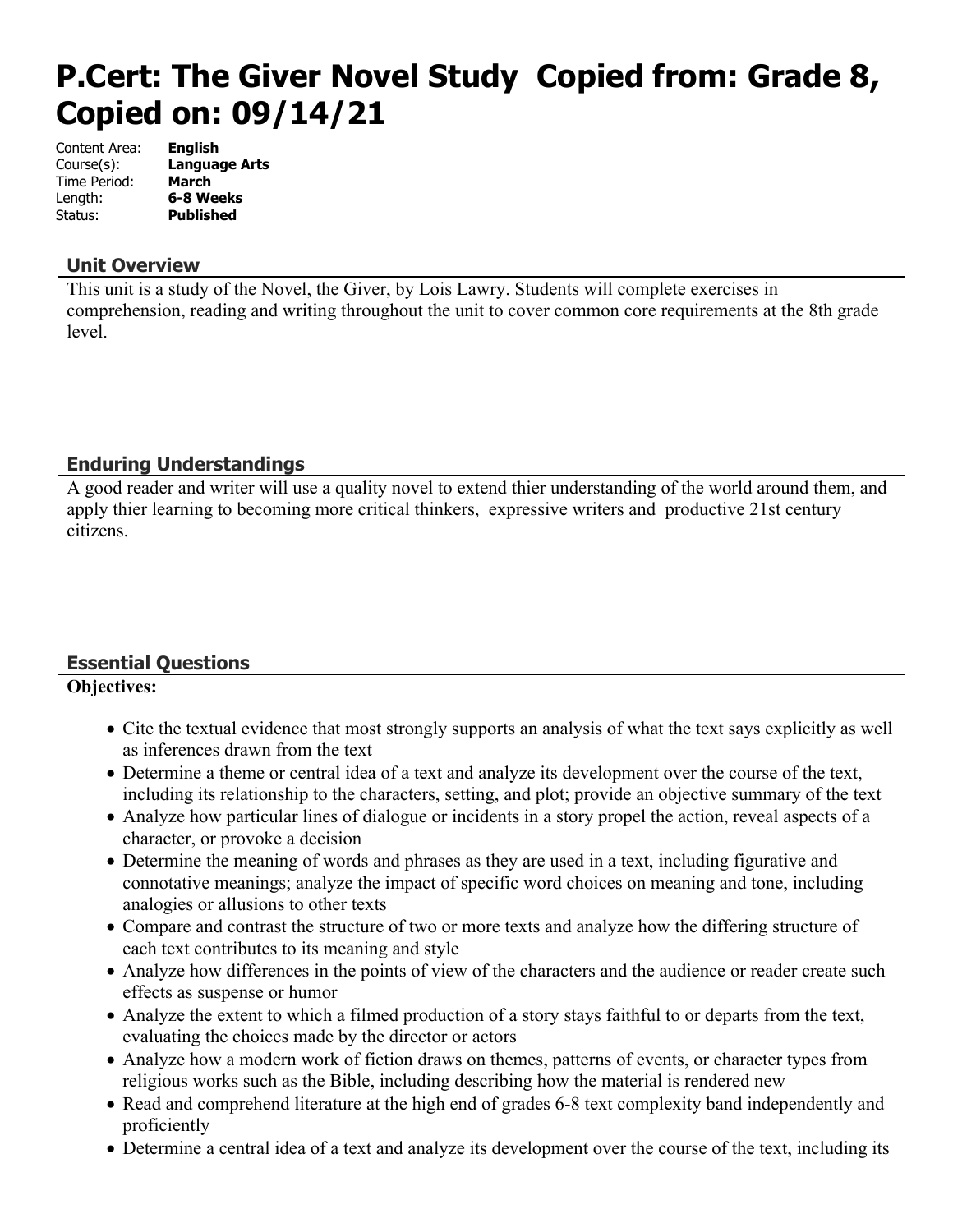relationship to supporting ideas; provide an objective summary of the text

- Analyze how a text makes connections among and distinctions between individuals, ideas, or events
- Determine an author's point of view or purpose in a text and analyze how the author acknowledges and responds to conflicting evidence or viewpoints
- Delineate and evaluate the argument and specific claims in a text, assessing whether the reasoning is sound and the evidence is relevant and sufficient; recognize when irrelevant evidence is introduced
- Read and comprehend literary nonfiction at the high end of grades 6-8 text complexity band independently and proficiently
- Write arguments to support claims with clear reasons and relevant evidence
- Introduce claim, acknowledge and distinguish the claim from alternate or opposing claims, and organize the reasons and evidence logically
- Support claim with logical reasoning and relevant evidence, using accurate, credible sources and demonstrating an understanding of the text
- Use words, phrases, and clauses to create cohesion and clarify the relationships among claims, counterclaims, reasons, and evidence
- Establish and maintain a formal style
- Provide a concluding statement that follows from and supports the argument presented
- Write informative/explanatory texts to examine a topic and convey ideas, concepts, and information through the selection, organization, and analysis of relevant content
- Introduce a topic clearly, previewing what is to follow; organize ideas, concepts, and information into broader categories
- Develop the topic with relevant, well-chosen facts, definitions, concrete details, quotations, or other information and examples
- Use appropriate and varied transitions to create cohesion and clarify the relationships among ideas and concepts
- Use precise language and domain-specific vocabulary to inform about or explain the topic
- Provide a concluding statement or section that follows from and supports the information or explanation presented
- Produce clear and coherent writing in which the development, organization, and style are appropriate to task, purpose, and audience
- With some guidance and support from peers and adults, develop and strengthen writing as needed by planning, revising, editing, rewriting, or trying a new approach, focusing on how well purpose and audience have been addressed
- Use technology, including the Internet, to produce and publish writing and present the relationships between information and ideas efficiently as well as to interact and collaborate with others
- Draw evidence from literary or informational texts to support analysis, reflection, and research
- Apply grade 8 Reading standards to literature
- Apply grade 8 Reading standards to literary nonfiction
- Write routinely over extended time frames and shorter time frames for a range of discipline-specific tasks, purposes, and audiences
- Engage effectively in a range of collaborative discussions with diverse partners on grade 8 topics, texts, and issues, building on others' ideas and expressing their own clearly
- Write narratives to develop real or imagined experiences or events using effective technique, relevant descriptive details, and well-structured event sequences.
- Engage and orient the reader by establishing a context and point of view and introducing a narrator and/or characters; organize an event sequence that unfolds naturally and logically.
- Use narrative techniques, such as dialogue, pacing, description, and reflection, to develop experiences, events, and/or characters.
- Use a variety of transition words, phrases, and clauses to convey sequence, signal shifts from one time frame or setting to another, and show the relationships among experiences and events.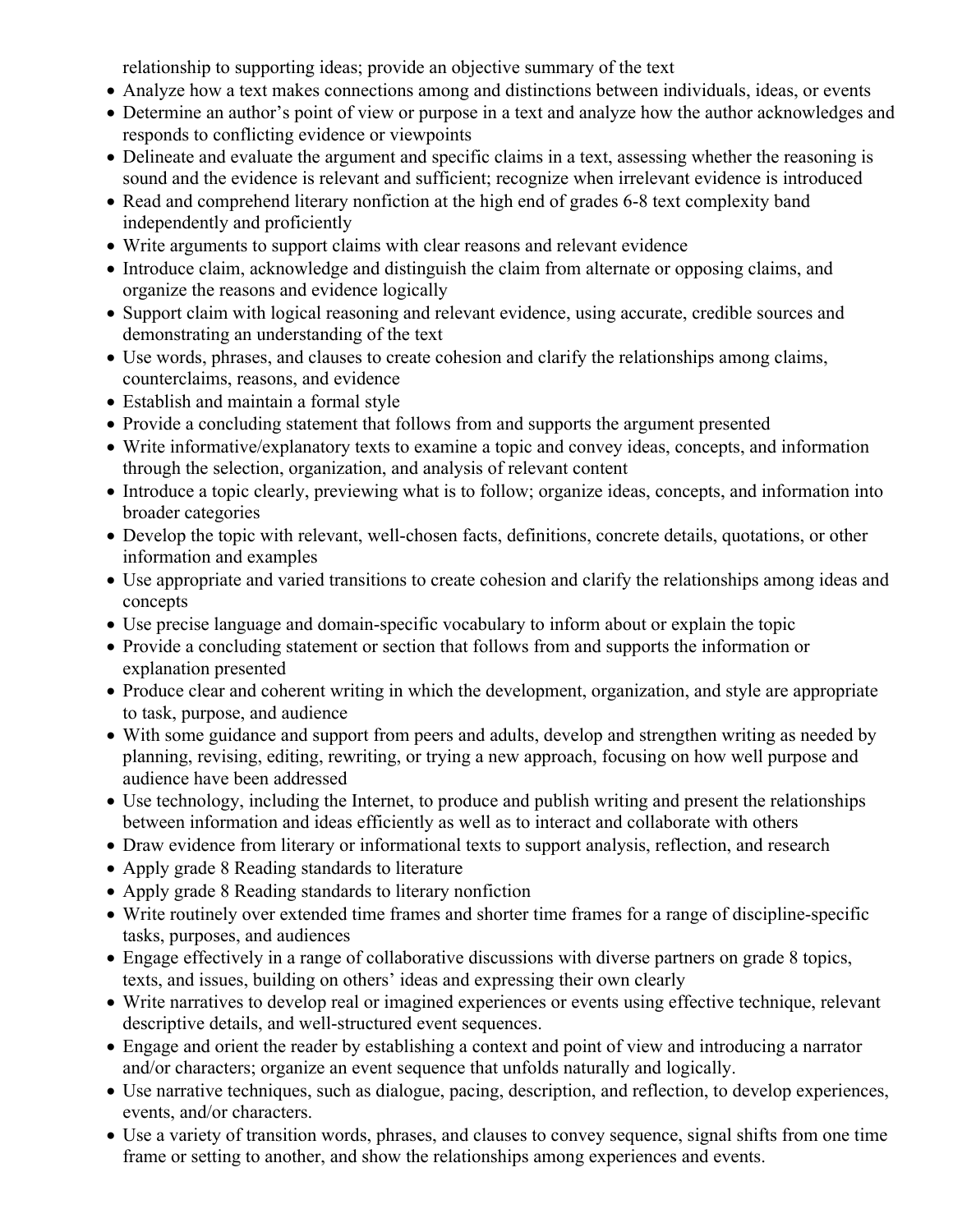- Use precise words and phrases, relevant descriptive details, and sensory language to capture the action and convey experiences and events.
- Provide a conclusion that follows from and reflects on the narrated experiences or events.
- Come to discussions prepared, having read or researched material under study; explicitly draw on that preparation by referring to evidence on the topic, text, or issue to probe and reflect on ideas under discussion
- Follow rules for collegial discussions and decision-making
- Pose questions that connect the ideas of several speakers and respond to others' questions and comments with relevant evidence, observations, and ideas
- Acknowledge new information expressed by others, and, when warranted, qualify or justify their own views in light of the evidence presented
- Analyze the purpose of information presented in diverse media and formats and evaluate the motives behind its presentation
- Delineate a speaker's argument and specific claims, evaluating the soundness of the reasoning and relevance and sufficiency of the evidence and identifying when irrelevant evidence is introduced
- Present claims and findings, emphasizing salient points in a focused, coherent manner with relevant evidence, sound valid reasoning, and well-chosen details; use appropriate eye contact, adequate volume, and clear pronunciation
- Adapt speech to a variety of contexts and tasks, demonstrating command of formal English when indicated or appropriate.
- Demonstrate command of the conventions of standard English grammar and usage when writing or speaking
- Demonstrate command of the conventions of standard English capitalization, punctuation, and spelling when writing
- Use punctuation to indicate a pause or break
- Use an ellipsis to indicate an omission
- Spell correctly
- Use knowledge of language and its conventions when writing, speaking, reading, and listening
- Determine or clarify the meaning of unknown and multiple-meaning words or phrases based on grade 8 reading and content
- Use context as a clue to the meaning of a word or phrase
- Use common, grade appropriate Greek or Latin affixes and roots as clues to the meaning of a word
- Consult general and specialized reference materials, both print and digital, to find the pronunciation of a word or determine or clarify its precise meaning or its part of speech
- Verify the preliminary determination of the meaning of a word or phrase
- Demonstrate understanding of figurative language, word relationships, and nuances in word meanings
- Interpret figures of speech in context
- Use the relationship between particular words to better understand each of the words
- Distinguish among the connotations of words with similar denotations
- Acquire and use accurately grade-appropriate general academic and domain-specific words and phrases; gather vocabulary knowledge when considering a word or phrase important to comprehension or expression
- improve student knowledge of vocabulary
- Connect rules with our democratic system of checks and balances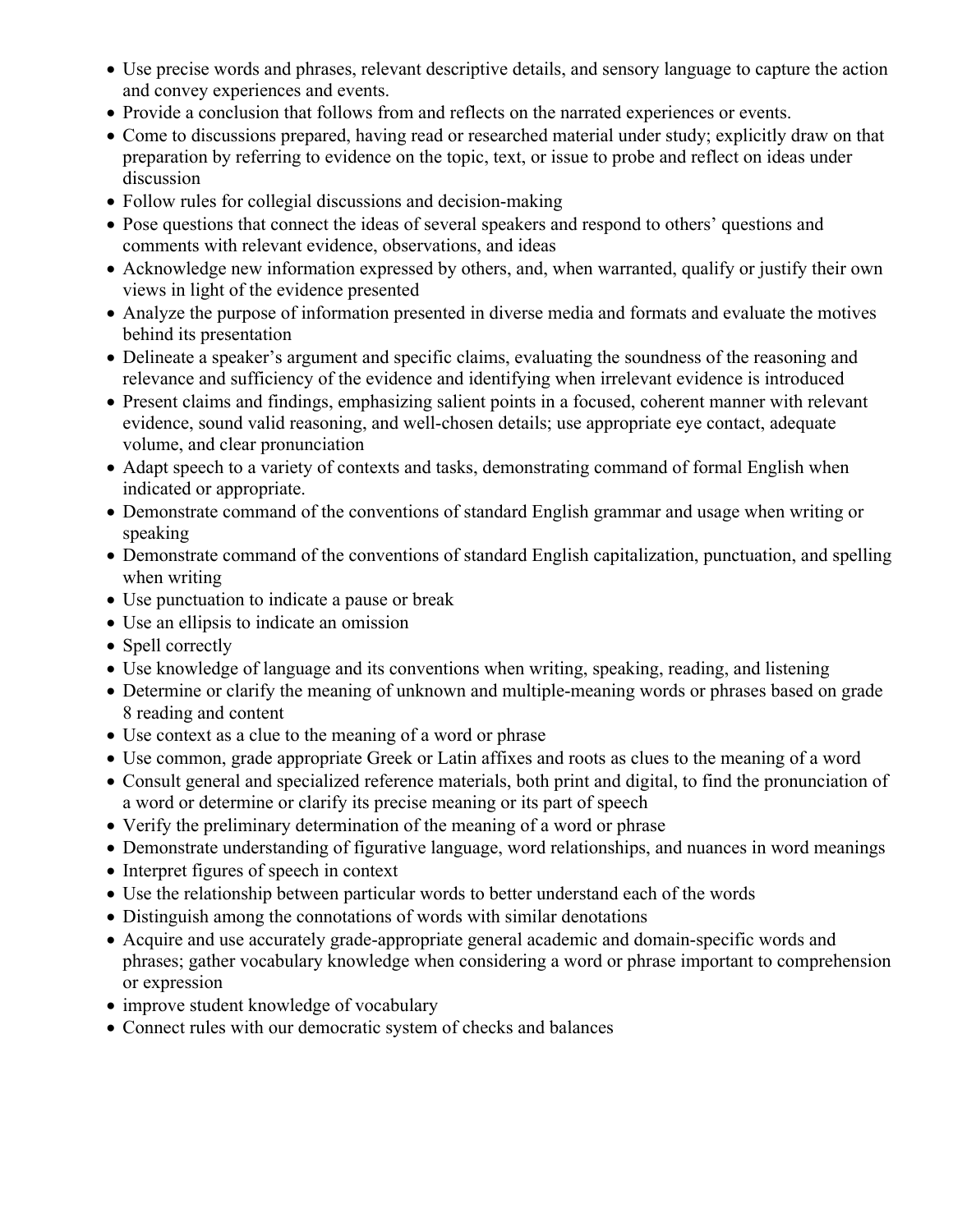# **Instructional Strategies & Learning Activities**

### *The Giver Unit*

- Introduce vocabulary lesson.
- Exercises using a found newspaper article of importance.
- Share and respond.

**Assessment:** group work, open-ended responses

pre-reading questions for *The Giver*. Students respond to open-ended question

# **Assessment:** homework, open-ended response

• Oral discussion on freedom of choice,

# **Assessment:** homework, brainstorming

- Continue reading *The Giver.*
- Reading comprehension questions for chapter.

#### **Assessment:** homework, record rules, prediction

- Complete WWWB vocabulary test.
- Finish reading chapters 1-3 of *The Giver.* Literary Skills-Mood worksheet a

# **Assessment:** test, worksheet

- Introduce next vocabulary lesson.
- S*tudents respond to reading comprehension question*

# **Assessment:** reading comprehension quiz, prediction

Continue with each chapter assignment

- Comprehension questions
- discussion
- predictions
- Introduce analytical paragraph format on Google Classroom
- Students will then use the analytical format to respond to questions:

# **Assessment:** reading comprehension questions, explanatory analytical paragraph

• Introduce literary element: allusion.

# **Assessment:** explanatory analytical paragraph, discussion

- Students respond to questions with argumentative essay
- **Assessment:** test, argumentative essay, discussion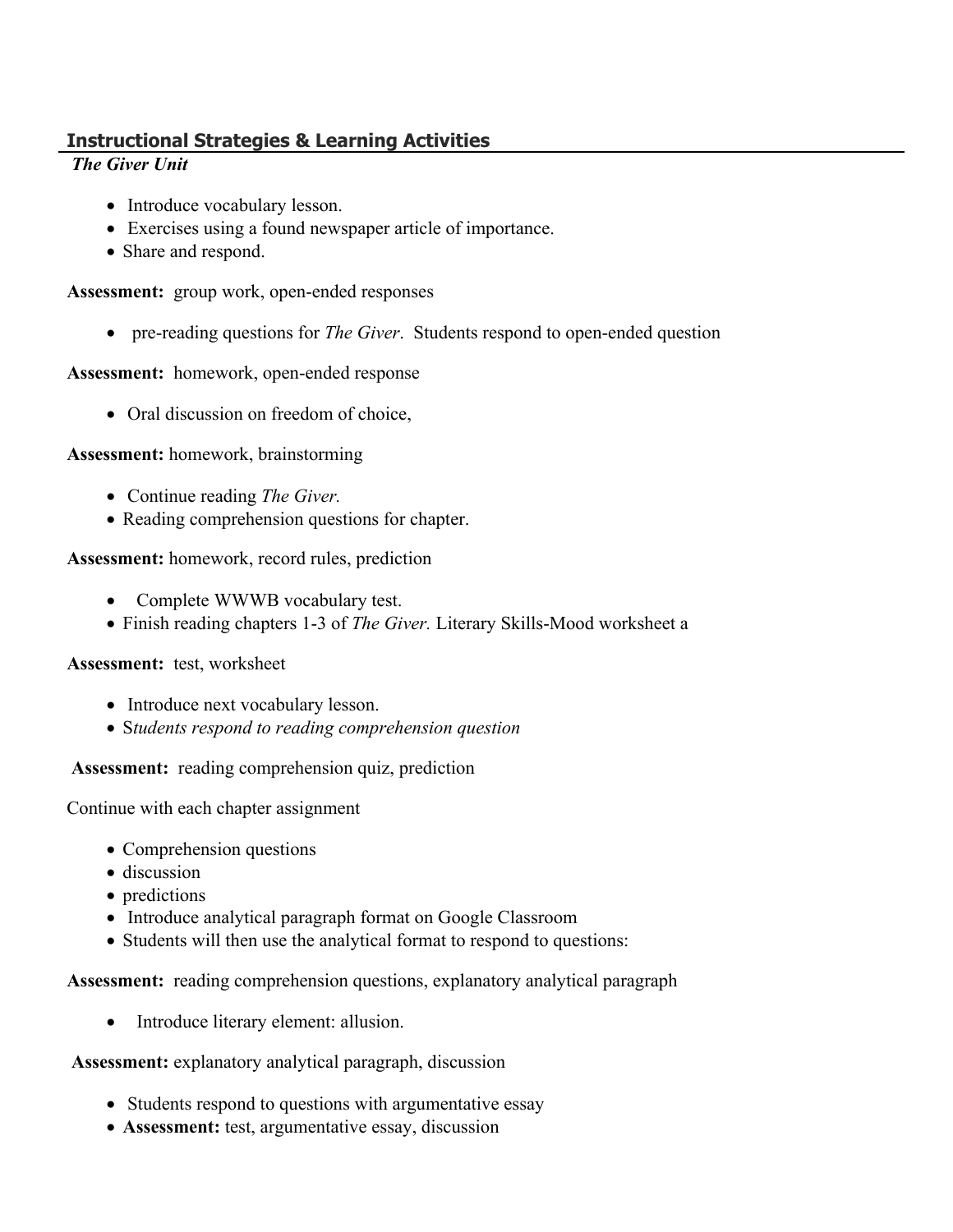Who Has the Power? (Connection to Social Studies: 3 branches of government)

#### **Assessment:** homework, chapter 6 response

- *students respond to questions on Chapter 7:*
- Discuss chapter 7

**Assessment:** reading comprehension questions, homework

• Rite of Passage Ceremony:

#### **Assessment:** badge; ceremony participation

- assignment badges.
- Students share responses with a partner on Google Docs and teacher for revision feedback and then revise.
- Read chapter 8 orally

 **Assessment:** differentiated open-ended responses

- Read Ch. 9
- Literary Skills- Character development

**Assessment:** Literary Skills: Character Development; chapter 9 response

- explanatory open-ended responses on Google with a partner and peer-assess.
- Explanitory writing assignment

**Assessment:** reading comprehension, discussion, snow response

• Brain Pop quiz

**Assessment:** Show, Don't Tell Brain Pop quiz, informative/explanatory snow description revision

- Continue with chapters 10, 11
- Complete chapter 11 *The Giver* narrative prompt on Google Docs:

#### **Assessment:** reading comprehension quiz, narrative description

- Introduce next WWWB vocabulary words.
- Share memory narrative descriptions.
- Read chapter 12

**Assessment:** narrative description; response

Narrative descriptive lesson

#### **Assessment:** game

- Show YouTube video: A Pep Talk from Kid President to You, Be the Change
- Discussion of Chapter 14 and relation to film
- Summarize chapter 15.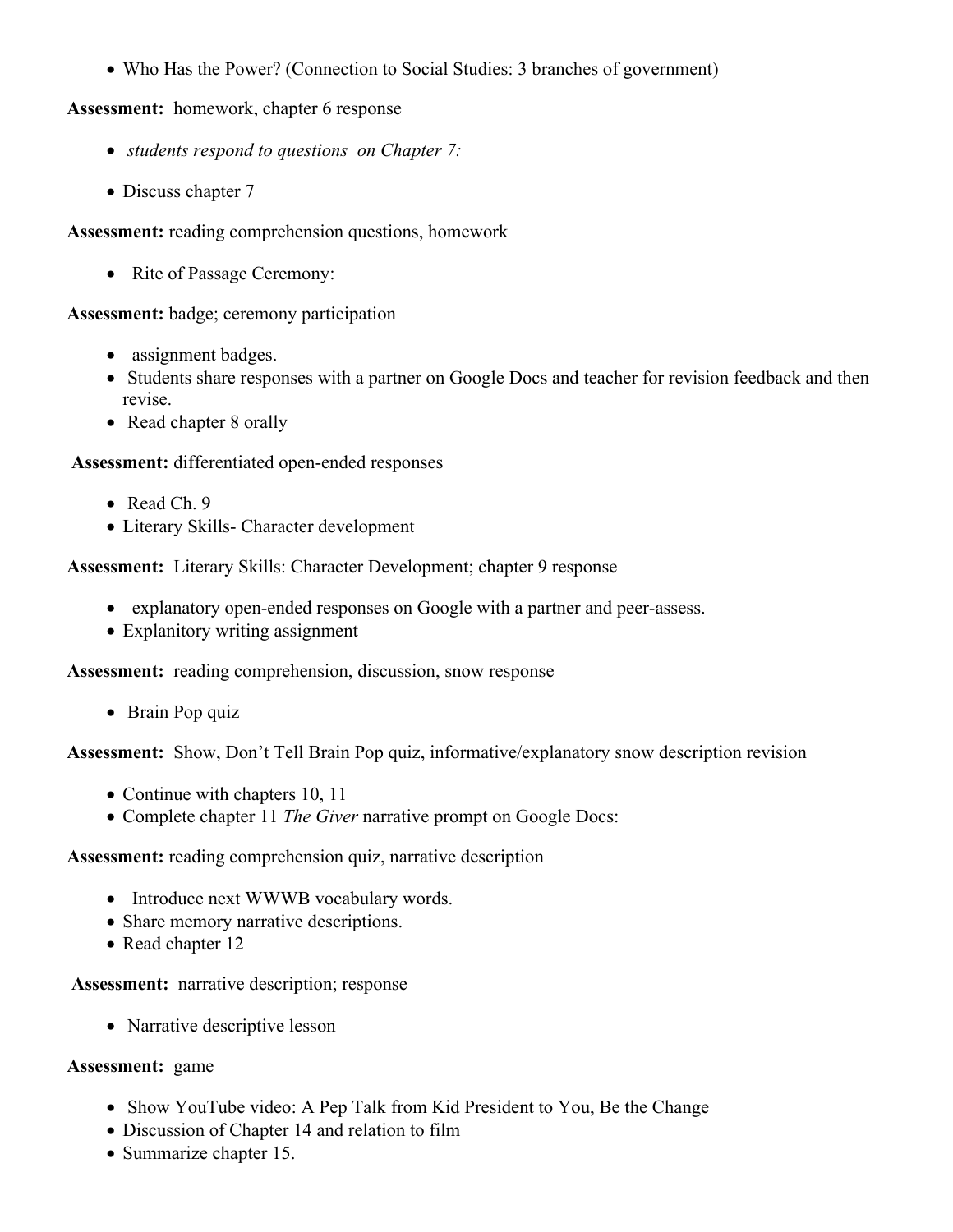- Respond to informative/explanatory writing invitation found on Google Classroom page:
- Begin orally reading chapter 16.

**Assessment:** homework, informative/explanatory writing invitation

Continue with chapters 16 and 17

- Reading
- Discussion
- Writing exercises
- Socratic Circle discussion

**Assessment:** reading comprehension quiz, discussion, informative/explanatory differentiated responses

• informative/explanatory differentiated questions

**Assessment:** informative/explanatory differentiated responses, discussion, narrative writing invitation

Chapters 20

- Chomprehension questions
- Discussion
- Writing assignment

**Assessment:** reading comprehension questions; shared song/emotions evoked written responses

- Orally read chapter 21 and discuss.
- Respond to the prompt found in Google Classroom:

**Assessment:** homework, prompt response

• Summarize chapter 22 reading. Orally read final chapter 23.

**Assessment:** homework, discussion, reading comprehension vocabulary test

- Literary Skills: Ambiguous Endings and share results.
- Culminating activity

**Assessment:** test, ambiguous endings

• Character Analysis Graphic Organizer

**Assessment:** graphic organizer

- Character Analysis informative/explanatory essay.
- grammar/comma usage video.

# **Assessment:** interactive grammar activity

- View the film version of *The Giver*.
- Students will then write an explanatory essay comparing and contrasting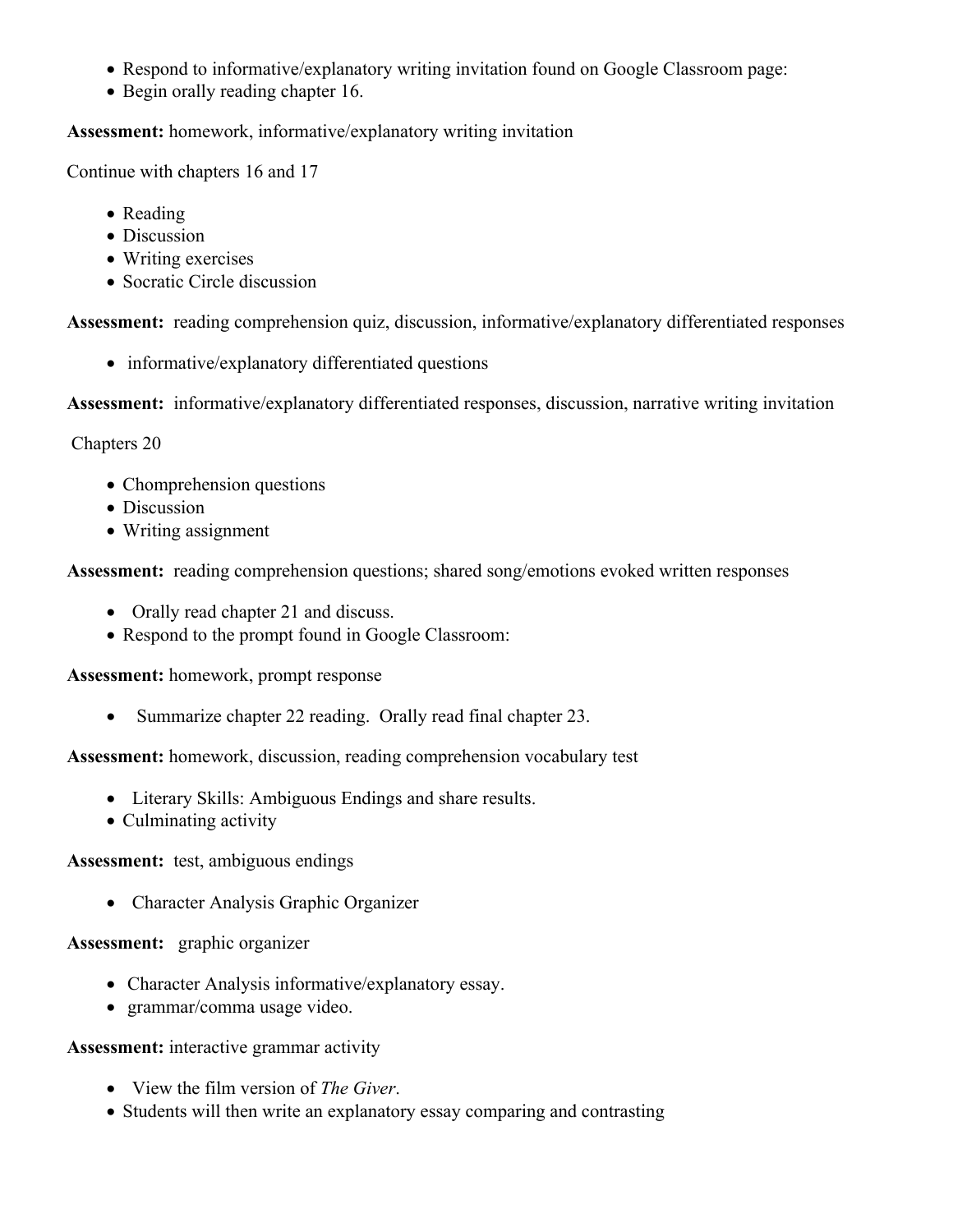**Assessment**: draft essay; revisions; final essay

use a passage from *The Giver* to construct a found poem.

#### **Assessment:** found poem

- Pre-reading activities for "Harrison Bergeron" by Kurt Vonegut:
- Reading Strategies for satire
- e [Discussion Web](http://www.readwritethink.org/lesson_images/lesson819/graphic-organizer.pdf)
- Reflective Activity
- **Assessment:** homework, completion of discussion web, group discussions, critical thinking question responses, journal responses

#### **Integration of 21st Century Themes and Career Exploration**

| CRP.K-12.CRP2        | Apply appropriate academic and technical skills.                                                                                                                                                                                                                                                                                                                                                                                                                                                                                                                                                                                                               |
|----------------------|----------------------------------------------------------------------------------------------------------------------------------------------------------------------------------------------------------------------------------------------------------------------------------------------------------------------------------------------------------------------------------------------------------------------------------------------------------------------------------------------------------------------------------------------------------------------------------------------------------------------------------------------------------------|
| CRP.K-12.CRP4        | Communicate clearly and effectively and with reason.                                                                                                                                                                                                                                                                                                                                                                                                                                                                                                                                                                                                           |
| CRP.K-12.CRP1.1      | Career-ready individuals understand the obligations and responsibilities of being a<br>member of a community, and they demonstrate this understanding every day through<br>their interactions with others. They are conscientious of the impacts of their decisions on<br>others and the environment around them. They think about the near-term and long-term<br>consequences of their actions and seek to act in ways that contribute to the betterment of<br>their teams, families, community and workplace. They are reliable and consistent in going<br>beyond the minimum expectation and in participating in activities that serve the greater<br>good. |
| CRP.K-12.CRP11       | Use technology to enhance productivity.                                                                                                                                                                                                                                                                                                                                                                                                                                                                                                                                                                                                                        |
| CRP.K-12.CRP9        | Model integrity, ethical leadership and effective management.                                                                                                                                                                                                                                                                                                                                                                                                                                                                                                                                                                                                  |
| CRP.K-12.CRP8        | Utilize critical thinking to make sense of problems and persevere in solving them.                                                                                                                                                                                                                                                                                                                                                                                                                                                                                                                                                                             |
| <b>CRP.K-12.CRP7</b> | Employ valid and reliable research strategies.                                                                                                                                                                                                                                                                                                                                                                                                                                                                                                                                                                                                                 |
| CRP.K-12.CRP6        | Demonstrate creativity and innovation.                                                                                                                                                                                                                                                                                                                                                                                                                                                                                                                                                                                                                         |
| CRP.K-12.CRP12       | Work productively in teams while using cultural global competence.                                                                                                                                                                                                                                                                                                                                                                                                                                                                                                                                                                                             |
|                      |                                                                                                                                                                                                                                                                                                                                                                                                                                                                                                                                                                                                                                                                |

#### **Technology Integration**

Students will interact with the unit using the Smartboard, Google Classroom, document camera and Chromebooks.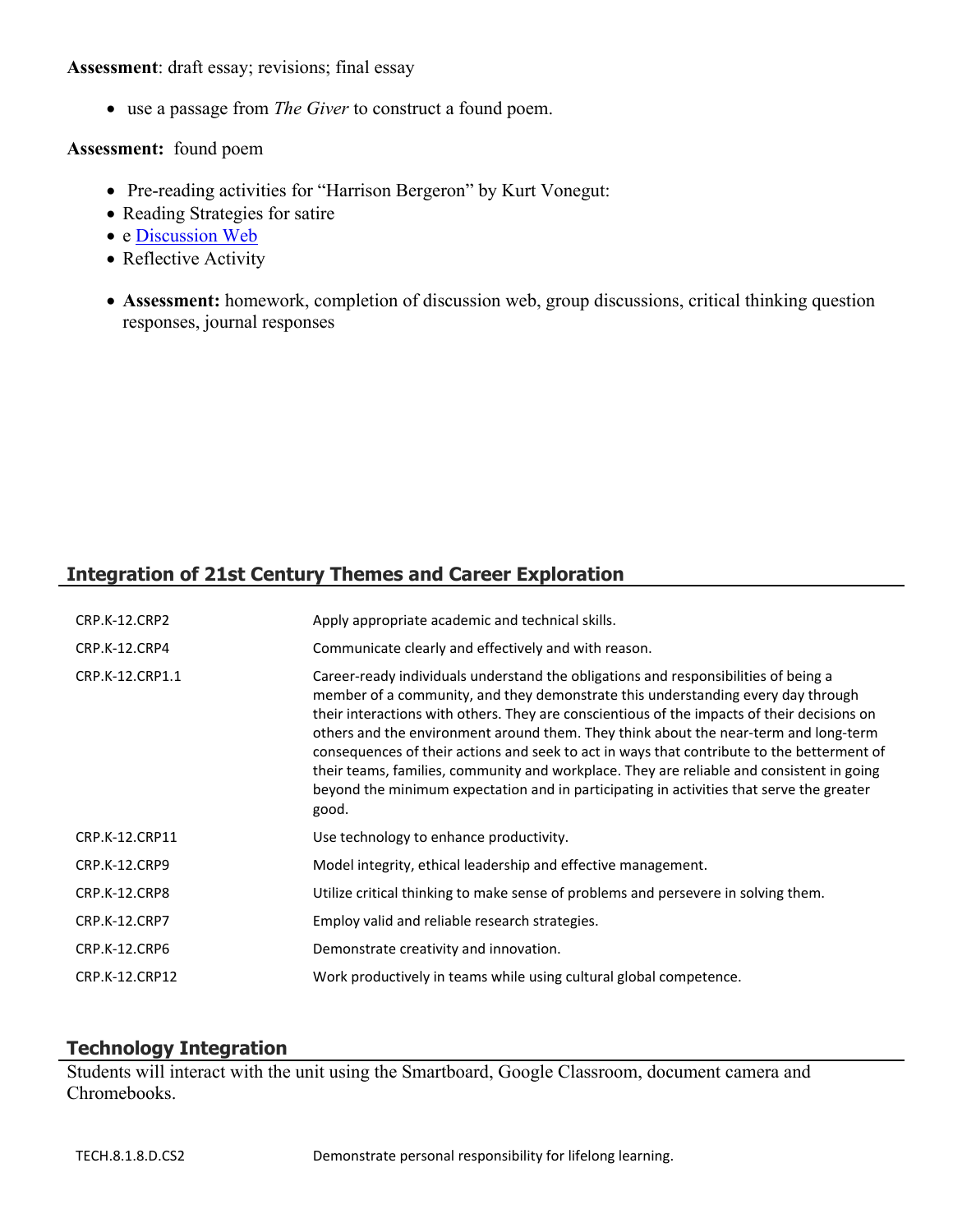| TECH.8.1.8          | Educational Technology: All students will use digital tools to access, manage, evaluate, and<br>synthesize information in order to solve problems individually and collaborate and to<br>create and communicate knowledge.    |
|---------------------|-------------------------------------------------------------------------------------------------------------------------------------------------------------------------------------------------------------------------------|
| TECH.8.1.8.A        | Technology Operations and Concepts: Students demonstrate a sound understanding of<br>technology concepts, systems and operations.                                                                                             |
| <b>TECH.8.1.8.C</b> | Communication and Collaboration: Students use digital media and environments to<br>communicate and work collaboratively, including at a distance, to support individual<br>learning and contribute to the learning of others. |
| TECH.8.1.8.D        | Digital Citizenship: Students understand human, cultural, and societal issues related to<br>technology and practice legal and ethical behavior.                                                                               |
| TECH.8.1.8.B.CS2    | Create original works as a means of personal or group expression.                                                                                                                                                             |
| TECH.8.1.8.C.CS1    | Interact, collaborate, and publish with peers, experts, or others by employing a variety of<br>digital environments and media.                                                                                                |
| TECH.8.1.8.A.2      | Create a document (e.g., newsletter, reports, personalized learning plan, business letters<br>or flyers) using one or more digital applications to be critiqued by professionals for<br>usability.                            |
| TECH.8.1.8.D.CS1    | Advocate and practice safe, legal, and responsible use of information and technology.                                                                                                                                         |
| TECH.8.1.8.A.1      | Demonstrate knowledge of a real world problem using digital tools.                                                                                                                                                            |
| TECH.8.1.8.A.CS2    | Select and use applications effectively and productively.                                                                                                                                                                     |
| TECH.8.1.8.C.CS2    | Communicate information and ideas to multiple audiences using a variety of media and<br>formats.                                                                                                                              |
| TECH.8.1.8.D.1      | Understand and model appropriate online behaviors related to cyber safety, cyber<br>bullying, cyber security, and cyber ethics including appropriate use of social media.                                                     |
| TECH.8.1.8.A.CS1    | Understand and use technology systems.                                                                                                                                                                                        |

# **Interdisciplinary Connections**

| TECH.8.1.5          | Educational Technology: All students will use digital tools to access, manage, evaluate, and<br>synthesize information in order to solve problems individually and collaborate and to<br>create and communicate knowledge.                                                                                                                                                                                                                |
|---------------------|-------------------------------------------------------------------------------------------------------------------------------------------------------------------------------------------------------------------------------------------------------------------------------------------------------------------------------------------------------------------------------------------------------------------------------------------|
| TECH.8.1.5.B        | Creativity and Innovation: Students demonstrate creative thinking, construct knowledge<br>and develop innovative products and process using technology.                                                                                                                                                                                                                                                                                   |
| TECH.8.1.5.C        | Communication and Collaboration: Students use digital media and environments to<br>communicate and work collaboratively, including at a distance, to support individual<br>learning and contribute to the learning of others.                                                                                                                                                                                                             |
| <b>TECH.8.1.5.E</b> | Research and Information Fluency: Students apply digital tools to gather, evaluate, and<br>use information.                                                                                                                                                                                                                                                                                                                               |
| <b>TECH.8.1.5.F</b> | Critical thinking, problem solving, and decision making: Students use critical thinking skills<br>to plan and conduct research, manage projects, solve problems, and make informed<br>decisions using appropriate digital tools and resources.                                                                                                                                                                                            |
|                     | Media artists plan, organize, and develop creative ideas that can effectively realize the<br>artistic intent and communicate meaning.                                                                                                                                                                                                                                                                                                     |
| SOC.6.1.8           | U.S. History: America in the World: All students will acquire the knowledge and skills to<br>think analytically about how past and present interactions of people, cultures, and the<br>environment shape the American heritage. Such knowledge and skills enable students to<br>make informed decisions that reflect fundamental rights and core democratic values as<br>productive citizens in local, national, and global communities. |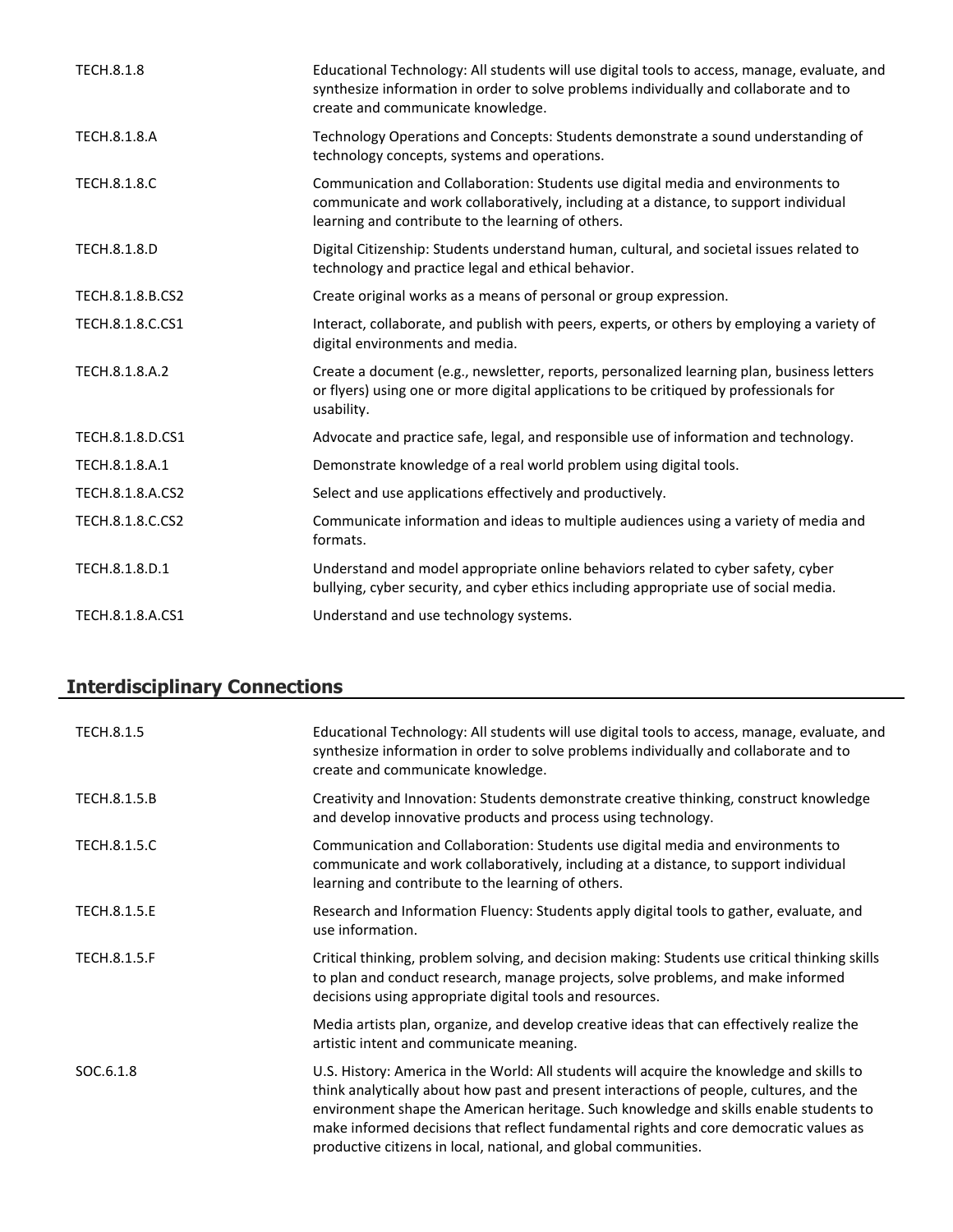#### **Differentiation**

Creative choices allows for students to work at thier appropriate challenge level though classwork and discussion, and plans infuse personal choice into the presentations.

#### **Modifications & Accommodations**

Modifications and accomodations as determined by IEP's.

**Benchmark Assessments**

Aimsweb testing

Writing samples

Linkit testing 3 times a year.

#### **Formative Assessments**

**Assessment:** homework, completion of discussion web, group discussions, critical thinking question responses, journal responses

See imbedded assessment in daily lessons.

#### **Summative Assessments**

**Assessment:** homework, completion of discussion web, group discussions, critical thinking question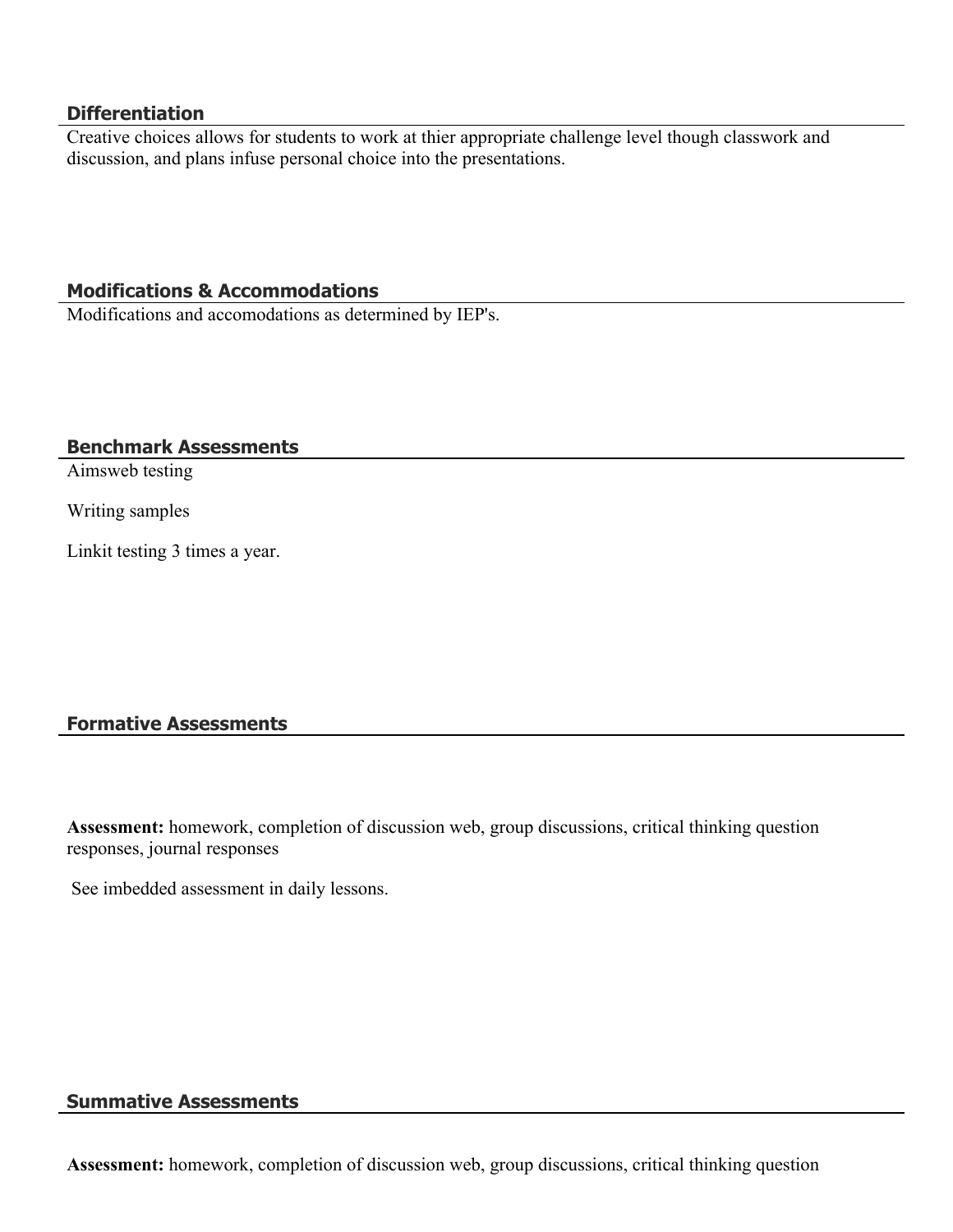# **Instructional Materials**

**Materials:** *Wordly Wise 8*; *The Giver;* pre-reading questions for *The Giver;* quiz, Notice and Note As You Read log; Literary Skills – Mood worksheet; Analytical Paragraph Format and example;

| <b>Standards</b> |                                                                                                                                                                                                                                                           |
|------------------|-----------------------------------------------------------------------------------------------------------------------------------------------------------------------------------------------------------------------------------------------------------|
| LA.RL.8.10       | By the end of the year read and comprehend literature, including stories, dramas, and<br>poems at grade level text-complexity or above, scaffolding as needed.                                                                                            |
| LA.SL.8.4        | Present claims and findings, emphasizing salient points in a focused, coherent manner<br>with relevant evidence, sound valid reasoning, and well-chosen details; use appropriate<br>eye contact, adequate volume, and clear pronunciation.                |
| LA.SL.8.5        | Integrate multimedia and visual displays into presentations to clarify information,<br>strengthen claims and evidence, and add interest.                                                                                                                  |
| LA.RI.8.1        | Cite the textual evidence and make relevant connections that most strongly supports an<br>analysis of what the text says explicitly as well as inferences drawn from the text.                                                                            |
| LA.L.8.3.A       | Use verbs in the active and passive voice and in the conditional and subjunctive mood to<br>achieve particular effects (e.g., emphasizing the actor or the action; expressing uncertainty<br>or describing a state contrary to fact).                     |
| LA.RI.8.2        | Determine a central idea of a text and analyze its development over the course of the text,<br>including its relationship to supporting ideas; provide an objective summary of the text.                                                                  |
| LA.W.8.1.A       | Introduce claim(s), acknowledge and distinguish the claim(s) from alternate or opposing<br>claims, and organize the reasons and evidence logically.                                                                                                       |
| LA.RI.8.3        | Analyze how a text makes connections among and distinctions between individuals, ideas,<br>or events (e.g., through comparisons, analogies, or categories).                                                                                               |
| LA.L.8.1.A       | Explain the function of verbals (gerunds, participles, infinitives) in general and their<br>function in particular sentences.                                                                                                                             |
| LA.L.8.1.B       | Form and use verbs in the active and passive voice.                                                                                                                                                                                                       |
| LA.W.8.1.B       | Support claim(s) with logical reasoning and relevant evidence, using accurate, credible<br>sources and demonstrating an understanding of the topic or text.                                                                                               |
| LA.RI.8.4        | Determine the meaning of words and phrases as they are used in a text, including<br>figurative, connotative, and technical meanings; analyze the impact of specific word<br>choices on meaning and tone, including analogies or allusions to other texts. |
| LA.L.8.4.B       | Use common, grade-appropriate Greek or Latin affixes and roots as clues to the meaning                                                                                                                                                                    |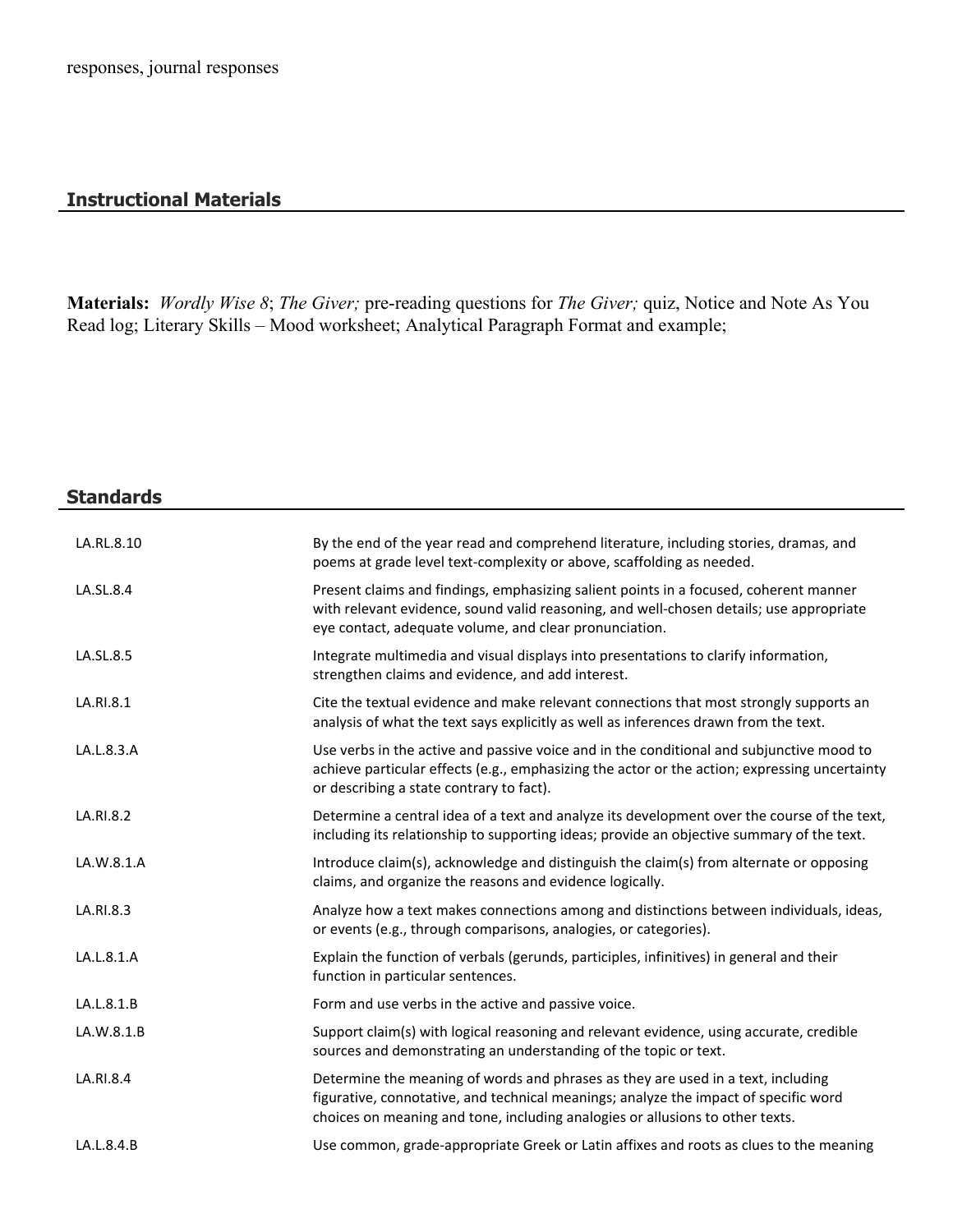|            | of a word (e.g., precede, recede, secede).                                                                                                                                                                                                                                                                                            |
|------------|---------------------------------------------------------------------------------------------------------------------------------------------------------------------------------------------------------------------------------------------------------------------------------------------------------------------------------------|
| LA.W.8.1.C | Use words, phrases, and clauses to create cohesion and clarify the relationships among<br>claim(s), counterclaims, reasons, and evidence.                                                                                                                                                                                             |
| LA.L.8.1.D | Recognize and correct inappropriate shifts in verb voice and mood.                                                                                                                                                                                                                                                                    |
| LA.W.8.1.D | Establish and maintain a formal style.                                                                                                                                                                                                                                                                                                |
| LA.W.8.7   | Conduct short research projects to answer a question (including a self-generated<br>question), drawing on several sources and generating additional related, focused<br>questions that allow for multiple avenues of exploration.                                                                                                     |
| LA.L.8.4.D | Verify the preliminary determination of the meaning of a word or phrase (e.g., by checking<br>the inferred meaning in context or in a dictionary).                                                                                                                                                                                    |
| LA.L.8.2.A | Use punctuation (comma, ellipsis, dash) to indicate a pause or break.                                                                                                                                                                                                                                                                 |
| LA.W.8.8   | Gather relevant information from multiple print and digital sources, using search terms<br>effectively; assess the credibility and accuracy of each source; and quote or paraphrase<br>the data and conclusions of others while avoiding plagiarism and following a standard<br>format for citation.                                  |
| LA.L.8.2.B | Use an ellipsis to indicate an omission.                                                                                                                                                                                                                                                                                              |
| LA.L.8.5.A | Interpret figures of speech (e.g., verbal irony, puns) in context.                                                                                                                                                                                                                                                                    |
| LA.W.8.9   | Draw evidence from literary or informational texts to support analysis, reflection, and<br>research.                                                                                                                                                                                                                                  |
| LA.8.L.8.3 | Use knowledge of language and its conventions when writing, speaking, reading, or<br>listening. Use verbs in the active and passive voice and in the conditional and subjunctive<br>mood to achieve particular effects (e.g., emphasizing the actor or the action; expressing<br>uncertainty or describing a state contrary to fact). |
| LA.L.8.5.B | Use the relationship between particular words to better understand each of the words.                                                                                                                                                                                                                                                 |
| LA.W.8.9.A | Apply grade 8 Reading standards to literature (e.g., "Analyze how a modern work of fiction<br>draws on themes, patterns of events, or character types from myths, traditional stories, or<br>religious works such as the Bible, including describing how the material is rendered new").                                              |
| LA.W.8.9.B | Apply grade 8 Reading standards to literary nonfiction (e.g., "Delineate and evaluate the<br>argument and specific claims in a text, assessing whether the reasoning is sound and the<br>evidence is relevant and sufficient; recognize when irrelevant evidence is introduced").                                                     |
| LA.L.8.5.C | Distinguish among the connotations (associations) of words with similar denotations<br>(definitions) (e.g., bullheaded, willful, firm, persistent, resolute).                                                                                                                                                                         |
| LA.W.8.2.A | Introduce a topic and organize ideas, concepts, and information, using text structures<br>(e.g., definition, classification, comparison/contrast, cause/effect, etc.) and text features<br>(e.g., headings, graphics, and multimedia).                                                                                                |
| LA.W.8.10  | Write routinely over extended time frames (time for research, reflection,<br>metacognition/self correction, and revision) and shorter time frames (a single sitting or a<br>day or two) for a range of discipline-specific tasks, purposes, and audiences.                                                                            |
| LA.W.8.2.B | Develop the topic with relevant, well-chosen facts, definitions, concrete details,<br>quotations, or other information and examples.                                                                                                                                                                                                  |
| LA.L.8.4.A | Use context (e.g., the overall meaning of a sentence or paragraph; a word's position or<br>function in a sentence) as a clue to the meaning of a word or phrase.                                                                                                                                                                      |
| LA.W.8.2.C | Use appropriate and varied transitions to create cohesion and clarify the relationships<br>among ideas and concepts.                                                                                                                                                                                                                  |
| LA.W.8.1.E | Provide a concluding statement or section that follows from and supports the argument<br>presented.                                                                                                                                                                                                                                   |
| LA.W.8.2.D | Use precise language and domain-specific vocabulary to inform about or explain the topic.                                                                                                                                                                                                                                             |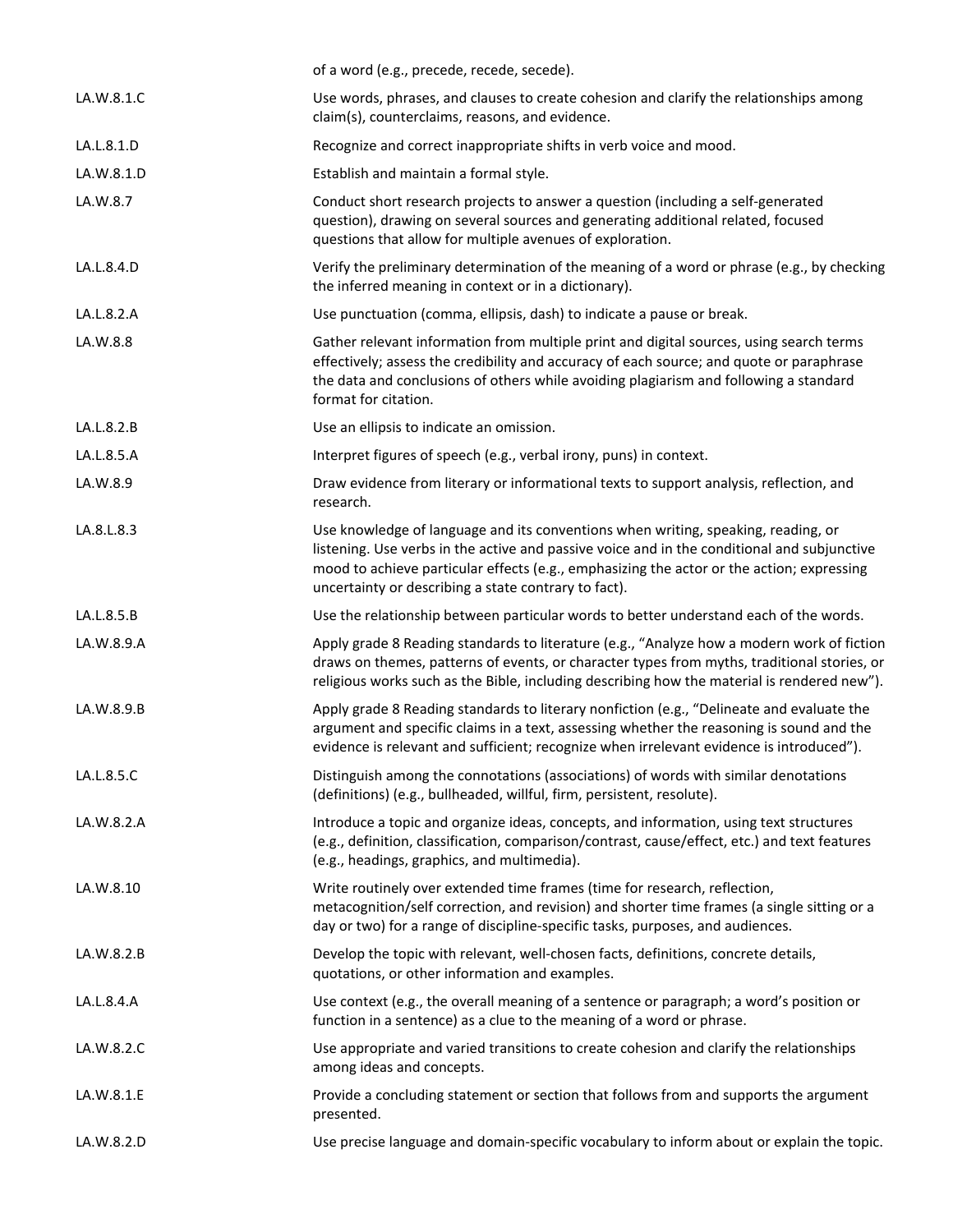| LA.W.8.2.E  | Establish and maintain a formal style/academic style, approach, and form.                                                                                                                                                                     |
|-------------|-----------------------------------------------------------------------------------------------------------------------------------------------------------------------------------------------------------------------------------------------|
| LA.W.8.2.F  | Provide a concluding statement or section that follows from and supports the information<br>or explanation presented.                                                                                                                         |
| LA.RL.8.1   | Cite the textual evidence and make relevant connections that most strongly supports an<br>analysis of what the text says explicitly as well as inferences drawn from the text.                                                                |
| LA.RL.8.2   | Determine a theme or central idea of a text and analyze its development over the course<br>of the text, including its relationship to the characters, setting, and plot; provide an<br>objective summary of the text.                         |
| LA.SL.8.1.A | Come to discussions prepared, having read or researched material under study; explicitly<br>draw on that preparation by referring to evidence on the topic, text, or issue to probe and<br>reflect on ideas under discussion.                 |
| LA.W.8.3.A  | Engage and orient the reader by establishing a context and point of view and introducing a<br>narrator and/or characters; organize an event sequence that unfolds naturally and<br>logically.                                                 |
| LA.RL.8.3   | Analyze how particular lines of dialogue or incidents in a story or drama propel the action,<br>reveal aspects of a character, or provoke a decision.                                                                                         |
| LA.SL.8.1.B | Follow rules for collegial discussions and decision-making, track progress toward specific<br>goals and deadlines, and define individual roles as needed.                                                                                     |
| LA.W.8.3.B  | Use narrative techniques, such as dialogue, pacing, description, and reflection, to develop<br>experiences, events, and/or characters.                                                                                                        |
| LA.SL.8.1.C | Pose questions that connect the ideas of several speakers and respond to others'<br>questions and comments with relevant evidence, observations, and ideas.                                                                                   |
| LA.W.8.3.C  | Use a variety of transition words, phrases, and clauses to convey sequence, signal shifts<br>from one time frame or setting to another, and show the relationships among experiences<br>and events.                                           |
| LA.SL.8.1.D | Acknowledge new information expressed by others, and, when warranted, qualify or<br>justify their own views in light of the evidence presented.                                                                                               |
| LA.W.8.3.D  | Use precise words and phrases, relevant descriptive details, and sensory language to<br>capture the action and convey experiences and events.                                                                                                 |
| LA.SL.8.2   | Analyze the purpose of information presented in diverse media and formats (e.g., visually,<br>quantitatively, orally) and evaluate the motives (e.g., social, commercial, political) behind<br>its presentation.                              |
| LA.W.8.3.E  | Provide a conclusion that follows from and reflects on the narrated experiences or events.                                                                                                                                                    |
| LA.RL.8.4   | Determine the meaning of words and phrases as they are used in a text, including<br>figurative and connotative meanings; analyze the impact of specific word choices on<br>meaning and tone, including analogies or allusions to other texts. |
| LA.SL.8.3   | Delineate a speaker's argument and specific claims, evaluating the soundness of the<br>reasoning and relevance and sufficiency of the evidence and identifying when irrelevant<br>evidence is introduced.                                     |
| LA.RL.8.5   | Compare and contrast the structure of two or more texts and analyze how the differing<br>structure of each text contributes to its meaning and style.                                                                                         |
| LA.RL.8.6   | Analyze how differences in the points of view of the characters and the audience or reader<br>(e.g., created through the use of dramatic irony) create such effects as suspense or humor.                                                     |
| LA.RL.8.7   | Evaluate the choices made by the directors or actors by analyzing the extent to which a<br>filmed or live production of a story or drama stays faithful to or departs from the text or<br>script.                                             |
| LA.W.8.5    | With some guidance and support from peers and adults, develop and strengthen writing<br>as needed by planning, revising, editing, rewriting, or trying a new approach, focusing on<br>how well purpose and audience have been addressed.      |